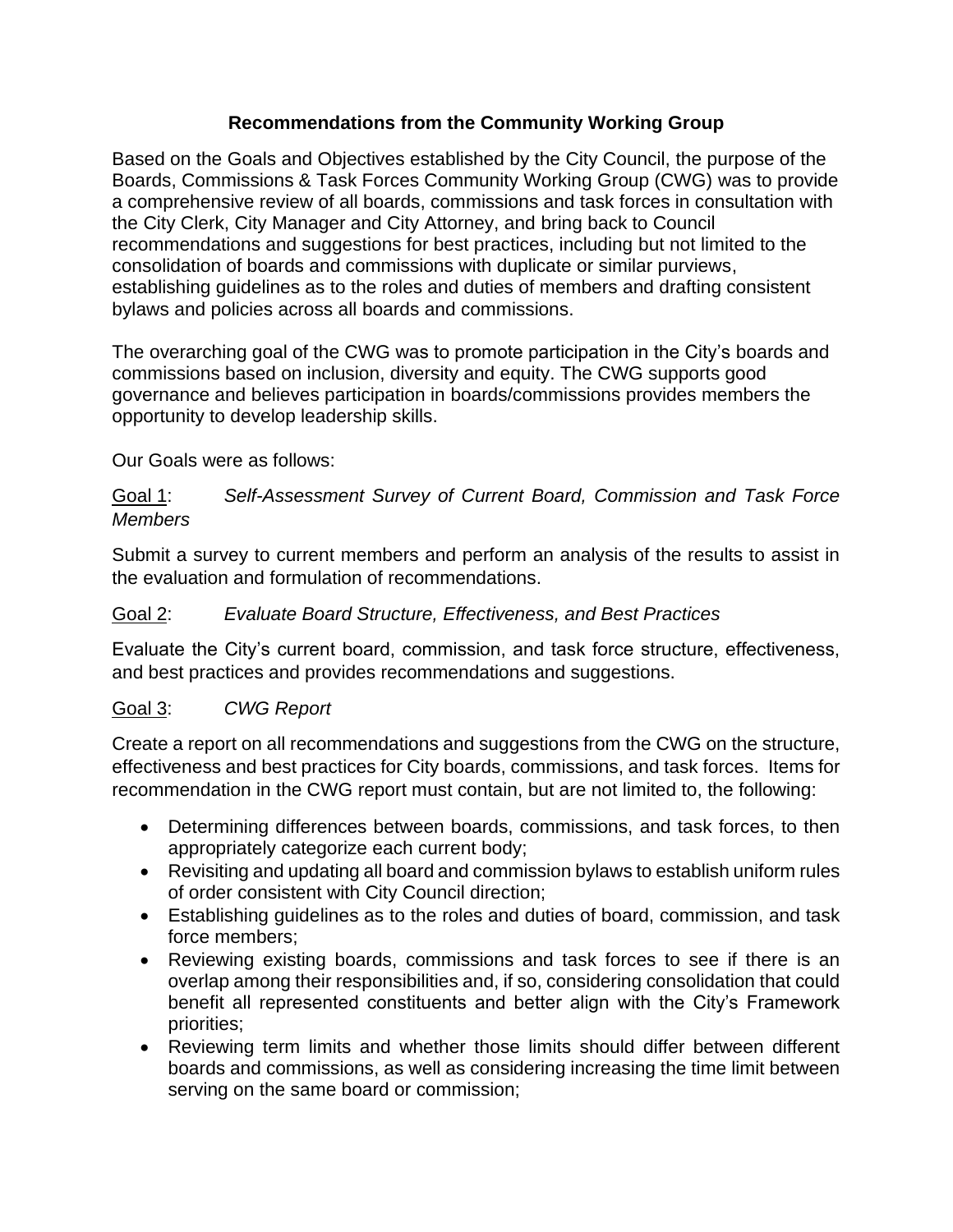- Considering possible different methods for Council to make appointments;
- Establishing consistent policies regarding absences and attendance;
- Establishing roles, expectations and budgets for department staff and liaisons that would be consistent across all boards and commissions; and
- Proposing a periodic comprehensive review of all advisory bodies to occur every five to six years (non-election years).

Based on the established criteria, below are the Recommendations from the Community Working Group.

## ❖ **Every City Board, Commission, and Task Force should have consistent bylaws established by resolution, which includes the following**:

1) Officers should rotate and should serve a one-year term as Chair, in order to promote diversity and provide a leadership opportunity for more members of the community.

2) Election of officers shall take place in July after the annual appointments.

3) Year-end appointments in December shall be moved to June to align with the annual appointments.

4) A rule should be added to include that all bodies produce an annual board and commission workplan to set priorities for the year and should align with the City department's workplan.

5) Required trainings for the year should happen immediately after the appointments in July.

6) All Boards, Commissions, and Task Forces should adopt the same order of business on their agendas. If a rule does not apply to a Board, Commission, or Task Force, it should be noted in the agenda.

7) Attendance requirements should be included in the bylaws, they should be consistent, and clarify the rules for what is considered an excused and an unexcused absence.

8) The latest start time for any meeting should be 7:00 p.m.

9) Accommodation language should be included in the bylaws template after consultation from the Disabilities Commission.

10) The Task Force on the Environment should have term limits since there are now more people with environmental expertise as opposed to when the task force was originally created. The status of the Task Force on the Environment should change to a permanent commission with the same term limits as other boards and commissions.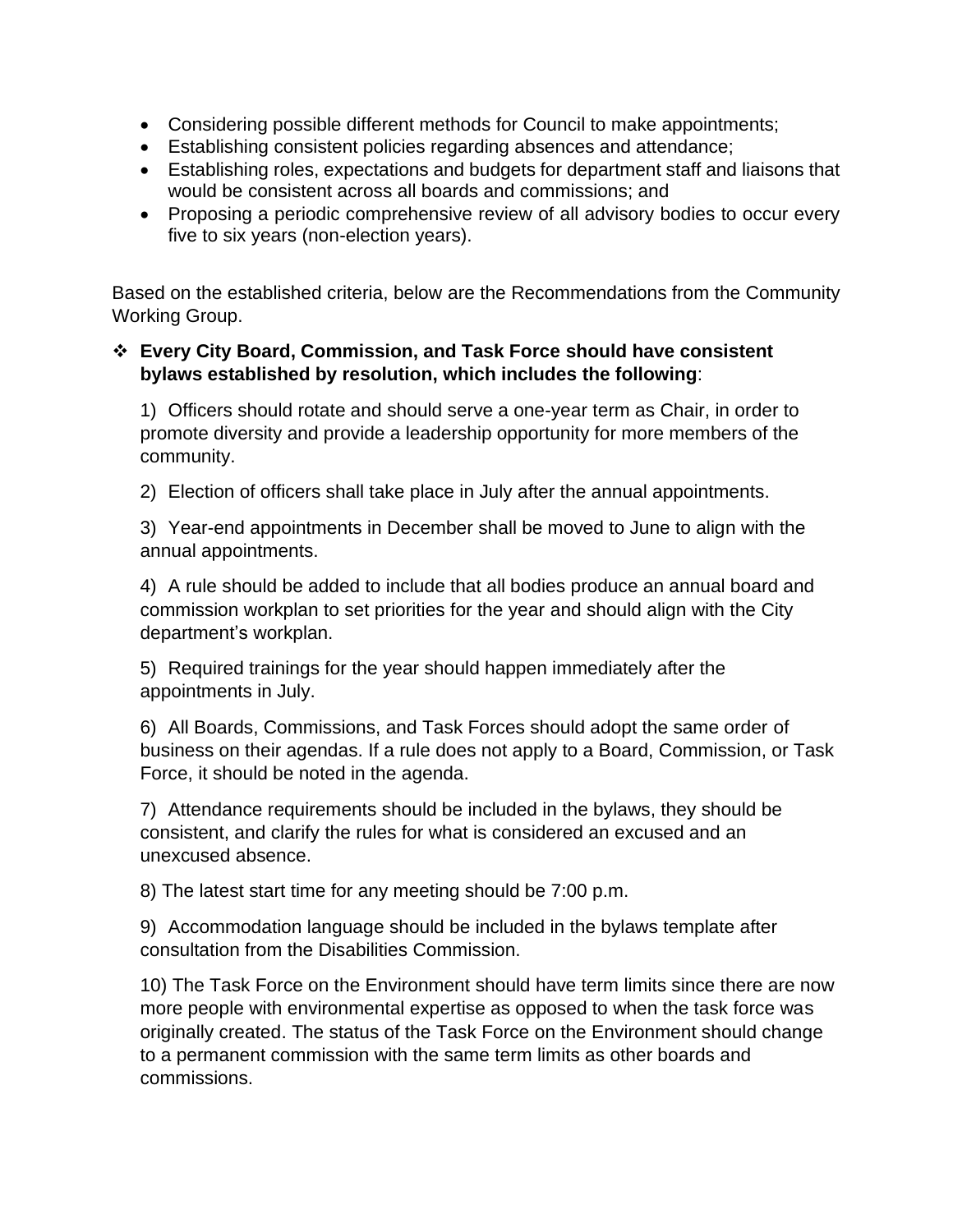11) All existing Boards, Commissions, and Task Forces should review their current bylaws to remove outdated information and/or procedures and utilize the bylaws template to be consistent with the City Council format.

- ❖ Consolidate the commissions relating to social services (Commission on the Senior Community, Commission on the Status of Women, Disabilities Commission, and the Social Services Commission), into a singular commission named the Human Services and Equity Commission. Creation of subcommittees or ad hoc committees would alleviate the issue of time constraints, as well as allow more diversity, equity and inclusion of the community to participate in more specific topics.
- ❖ Consider possibly combining the Task Force on the Environment and the Urban Forest Task Force.
- ❖ Term limits shall remain the same allowing members to serve two consecutive terms and may request a third term from the City Council. However, members who term out must wait two years before applying to another board or commission.
- ❖ Members who have two unexcused absences out of six consecutive meetings shall automatically resign vacate their seat. An absence is considered unexcused when a member does not communicate their absence to the Chair or liaison of the body prior to the scheduled meeting. If a member has more than two excused absences, they will receive a warning from the Chair. If another two meetings are missed, then the liaison shall inform the City Clerk's office, who will then inform the City Council. Special meeting shall not count towards unexcused absences.
- ❖ Staff liaisons are expected to do the administrative work for Boards and Commission and not intensive research. Instead staff research should be limited to information that the department uniquely has access to and should align with the department's workplan.
- ❖ Budgets for Boards and Commission shall come out of the department's budget.
- ❖ A seat shall be added, or if necessary dedicated, to every board and commission for a member between the ages of 18-29, with a one-year term and the possibility of reappointment.
- ❖ Explore all means to enhance diverse representation that reflects the Santa Monica community that includes:
	- 1) Increase the use of social media to reach and encourage community members to get involved.
	- 2) Consider involvement at fairs or booths at festivals, such as COAST, for interested applicants to meet active board and commission members and City Council members to learn more about each board and commission and have an opportunity to build connections.
- ❖ A comprehensive review of all advisory bodies should occur every five years.
- ❖ Consider updating board and commission applications every five years.
- ❖ Consider training sessions on running meetings, participation during meetings, parliamentary procedure, and other trainings.Such trainings would be for Commissioners but could also be open to general public (members of community groups, non-profit boards, etc).